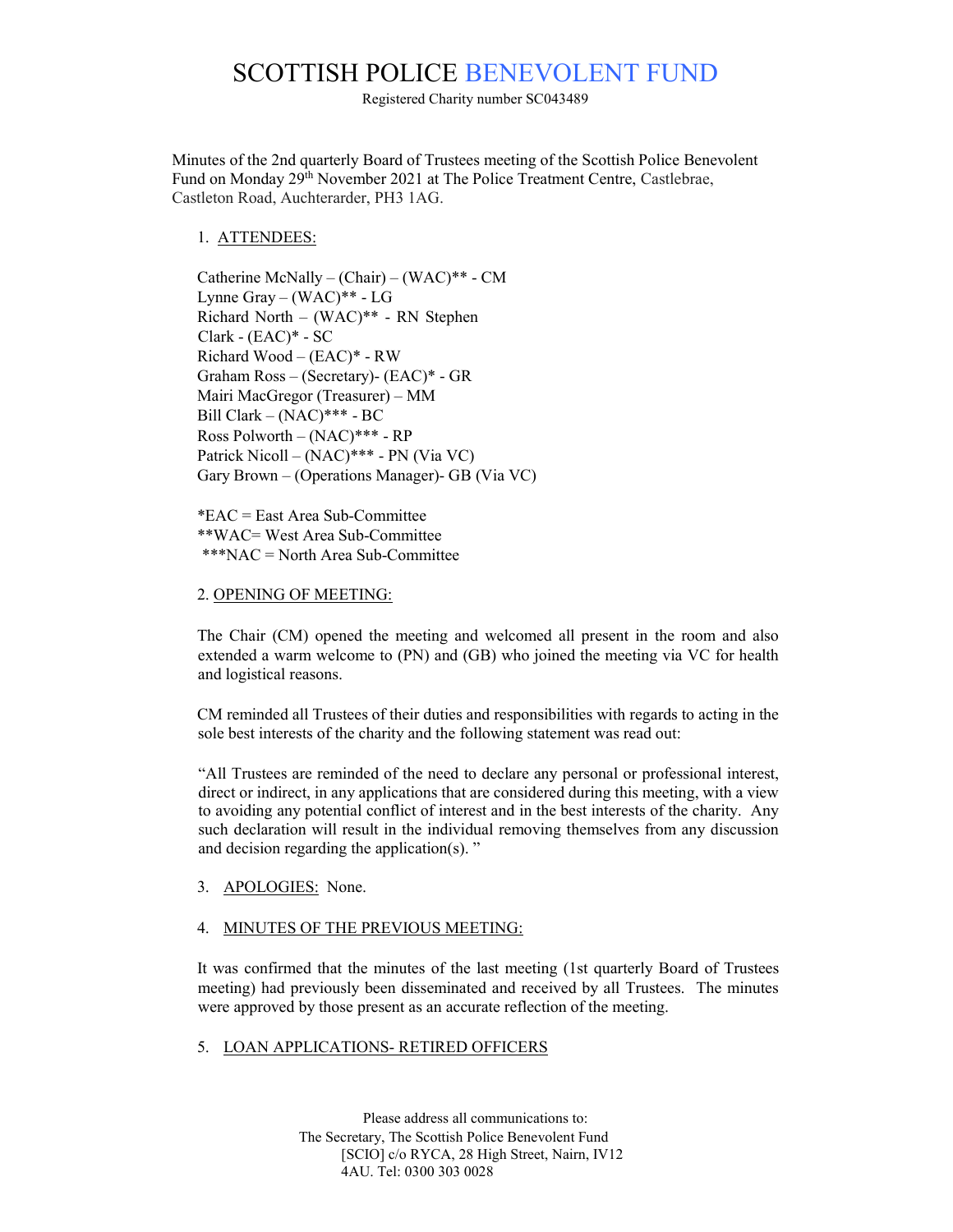CM raised the matter of a recent application which had been made for a loan from a retired officer and a subsequent discussion was had around the issues the charity would have in facilitating the repayments of such loans. The board unanimously agreed to maintain the status quo in this regard and, while loans for retired officers would not be the norm, there would remain a route to consider such applications. It was agreed that, in practice, any such loans applications would go to the trustees for consideration.

#### 6. STANDING ITEMS

#### 6.1 CONSIDERATION OF APPLICATIONS:

A total of 8 applications were on the meeting agenda for presentation / consideration, of which 2 were approved and 6 were declined.

| GEH007-        | Approved  |
|----------------|-----------|
| $GW$ J0010 $-$ | Approved  |
| GWJ0013-       | Declined. |
| GWJ0014-       | Declined  |
| LNJ0003 -      | Declined  |
| LNJ0002-       | Declined  |
| LEJ0001-       | Declined  |
| GEXTJ007-      | Declined  |

#### 6.2 TREASURERS REPORT:

MM presented the Treasurer's report, which included the following information re the 2nd quarter of the financial year 2021/22: -

Donations received: £ 1508.06 Just Giving has raised: £ 450.94 Collection Boxes have raised: £ 256.00

The bank accounts have a total of: £478,166.43 Income for the first 7 months till 31<sup>st</sup> October 2021 E 162745.76 Expenditure for the first 7 months till 31<sup>st</sup> October 2021 £ 171164.32 This means we had £8418.52 more going out in the year to date than we had coming in. Grants to individuals first 7 months till 31st October 2021 £ 99327.18

Good news our investment fund total has gone up by £88476.58 which is a good increase in 6 months. Our investment fund September 2019 was at: £1968946.71 it fell to £1668023.48 in March 2020 at the start of Covid. The fund up till September 2021 sits at £2043020.12 which is £74073.41 up on September 2019 pre Covid. Since March 2020 it has gone up by £374996.64

#### 6.3 NEW APPLICATIONS FOR MEMBERSHIP OF THE SPBF:

Please address all communications to: The Secretary, The Scottish Police Benevolent Fund [SCIO] c/o RYCA, 28 High Street, Nairn, IV12 4AU. Tel: 0300 303 0028